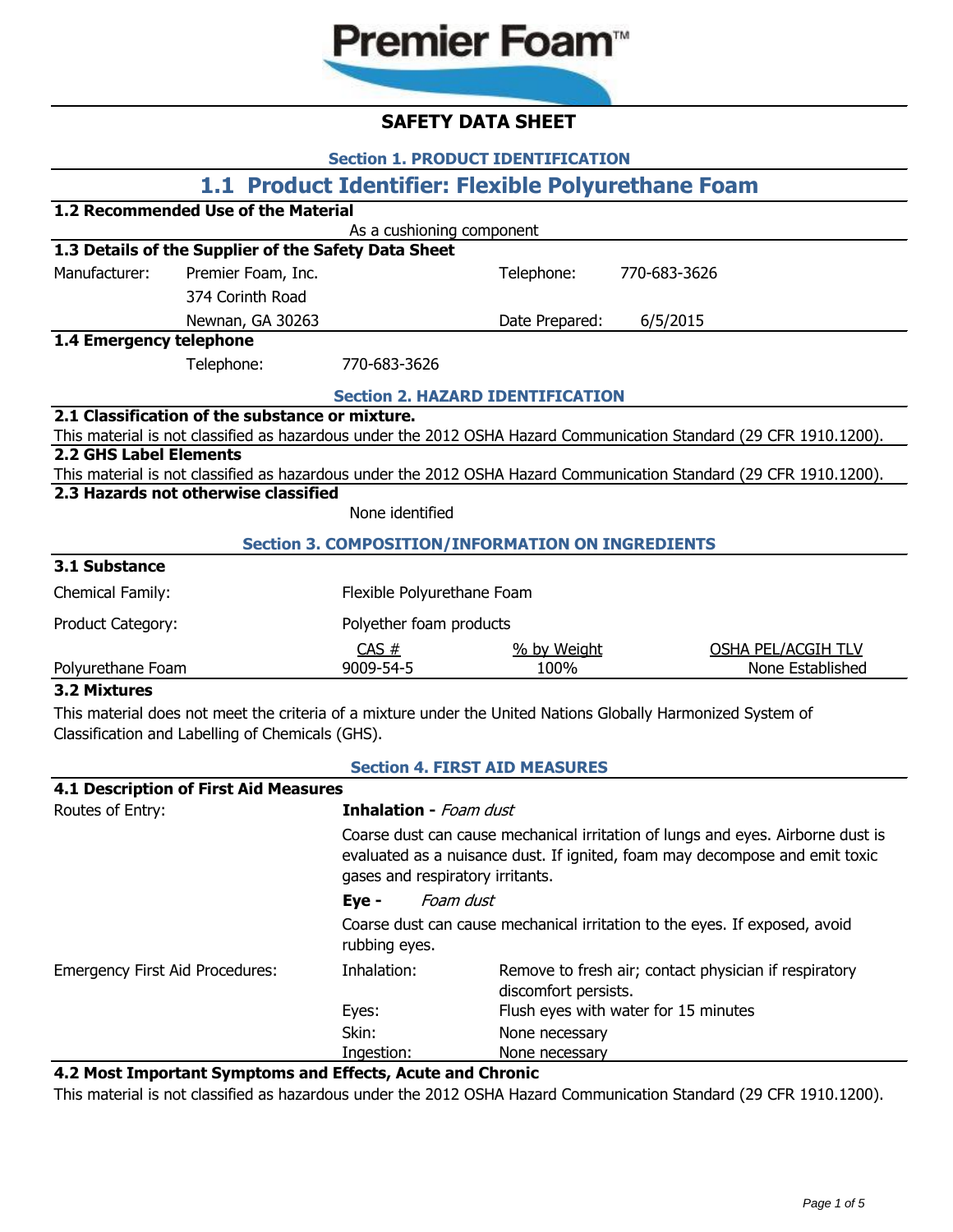# Premier Foam<sup>™</sup>

# **Section 5. FIREFIGHTING MEASURES**

# **5.1 Extinguishing Media**

Suitable Extinguishing Media:

Dry Chemical; Water; Carbon Dioxide

Unsuitable Extinguishing Media: None

# **5.2 Special Hazards Arising from the Substance**

If ignited, foam can produce rapid flame spread, intense heat, dense black smoke and toxic gases. Material can melt into a burning liquid that can drip and flow.

Hazardous Decomposition Products:

Carbon monoxide; acetaldehyde, acrylonitrile, TDI, polymer fragments, oxides of nitrogen and hydrogen cyanide. Fire Retardant foams may generate emissions of hydrogen chloride, hydrogen bromide, hydrogen fluoride or phosphoric acid.

# **5.3 Special Protective Actions for Firefighters**

Wear self-contained breathing apparatus (SCBA) and protective firefighting clothing in enclosed areas. Spray cool water on adjacent buildings to reduce risk of further material igniting.

# **Section 6. ACCIDENTAL RELEASE MEASURES**

No special response required

### **Section 7. HANDLING AND STORAGE**

### **7.1 Precautions for Safe Handling**

Material requires no special handling domestically but the following is recommended for industrial processing:

Ventilation: Local exhaust ventilation is recommended for those processing procedures that may generate foam dust and decomposition products. Examples of these processes include sawing, grinding, buffing, and flame lamination, hot wire cutting, heat sealing and hot stamping.

Respiratory Protection: Eye Protection: Should be selected based on identity and concentration of air contaminant. Only NIOSH-approved respirators for protection against the air contaminant of concern should be used. Recommended for those processing operations that may generate dust.

# **7.2 Conditions for Safe Storage, including any Incompatibilities**

Incompatibility: Strong oxidizing acids - will degrade Other Precautions: Storage: Keep away from all sources of ignition, such as open flames; strong oxidizers (i.e. hypochlorites), etc. Do not store foam near any ignition sources such as exposed electrical or gas heating elements, open flames and exposed lights. Do not smoke in foam storage areas. It is recommended that warehousing of bun stock, sheets, rolls and fabricated items should be stored under a fusible sprinkler system with a minimum of six feet clearance between stacks of foam and the sprinkler heads. Do not allow foam scrap and cuttings to accumulate and maintain clear aisles with adequate access to all storage areas and exits. Notify local fire companies of presence of large quantities of foam.

# **Section 8. EXPOSURE CONTROLS/PERSONAL PROTECTION**

# **8.1 Control Parameters**

None established

# **8.2 Exposure Controls**

Avoid breathing foam dust when cutting or abrading, wear suitable PPE.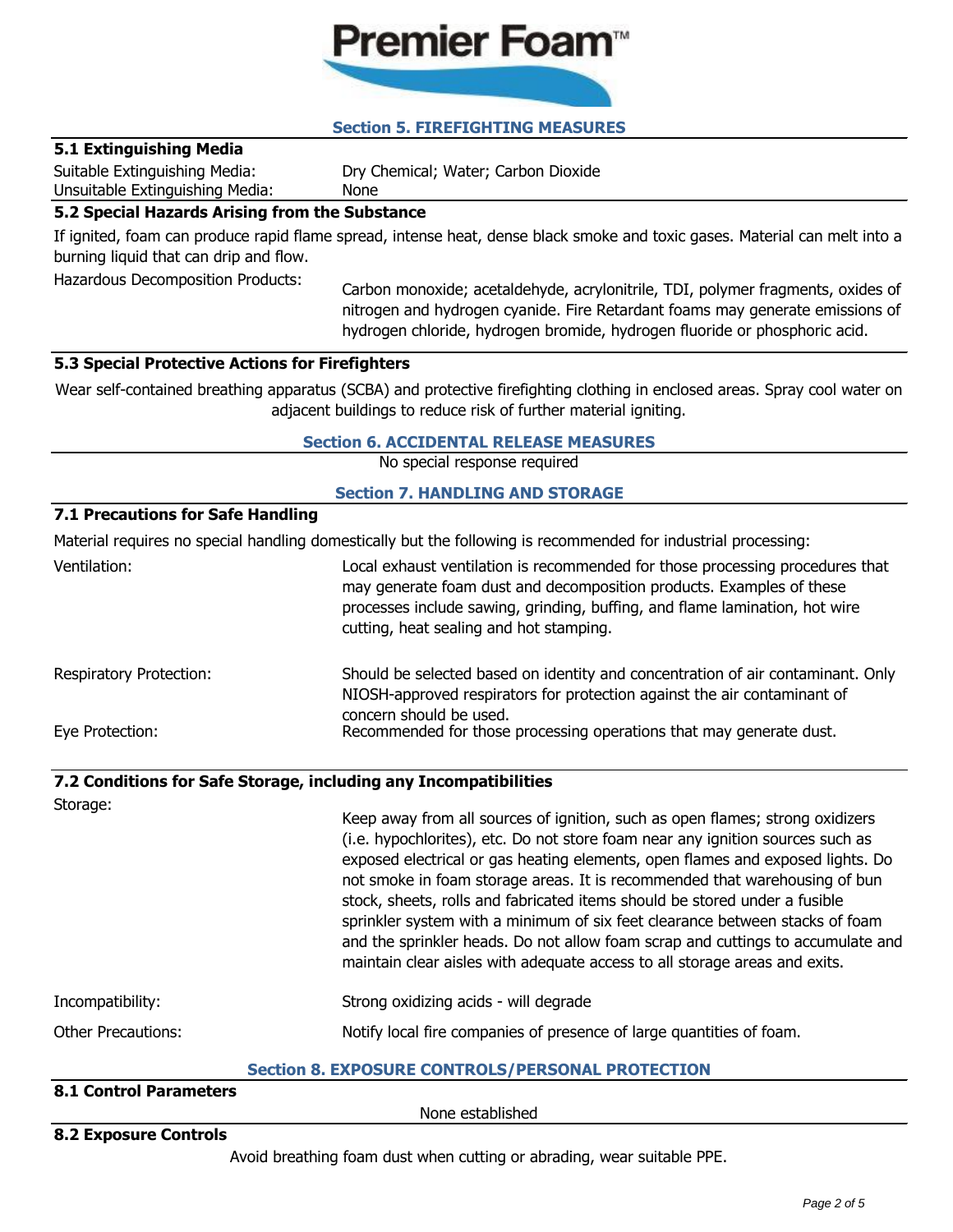

# **Section 9. PHYSICAL AND CHEMICAL PROPERTIES**

### **9.1 Information on Physical and Chemical properties**

| 9.1 Information on Physical and Chemical properties                                                                                                         |                                                                        |                          |                                                                               |
|-------------------------------------------------------------------------------------------------------------------------------------------------------------|------------------------------------------------------------------------|--------------------------|-------------------------------------------------------------------------------|
| Physical form                                                                                                                                               | odor.                                                                  |                          | Uniform cellular solid structure of varying colors with slight characteristic |
| <b>Boiling Point:</b>                                                                                                                                       | Not Applicable                                                         | Density:                 | 0.5-4.0 lbs./cft                                                              |
| Vapor Pressure (mm Hg):                                                                                                                                     | Not Applicable                                                         | Melting Point:           | 350-375°F                                                                     |
| Vapor Density:                                                                                                                                              | Not Applicable                                                         | <b>Evaporation Rate:</b> | Not Applicable                                                                |
| Flash Point:                                                                                                                                                | Decomposition products flash at >500°F                                 |                          | LEL:<br>None                                                                  |
| Flammable Limits:                                                                                                                                           | Not Applicable                                                         |                          |                                                                               |
| Solubility in Water:                                                                                                                                        | Insoluble                                                              |                          |                                                                               |
| 9.2 Other Information                                                                                                                                       |                                                                        |                          |                                                                               |
| Classification:<br>NFPA Sprinkler Classification:                                                                                                           | Combustible Solid<br>Extra Hazard                                      |                          |                                                                               |
|                                                                                                                                                             | No additional information available                                    |                          |                                                                               |
|                                                                                                                                                             | <b>Section 10. STABILITY AND REACTIVITY</b>                            |                          |                                                                               |
| 10.1 Reactivity                                                                                                                                             |                                                                        |                          |                                                                               |
|                                                                                                                                                             | No dangerous reactions known under normal conditions of use            |                          |                                                                               |
| <b>10.2 Chemical Stability</b>                                                                                                                              | Stable under normal temperatures and pressures                         |                          |                                                                               |
| 10.3 Possibility of Hazardous Reactions                                                                                                                     |                                                                        |                          |                                                                               |
|                                                                                                                                                             | No hazardous reactions known under normal conditions of use or storage |                          |                                                                               |
| Spontaneous Combustion:                                                                                                                                     | Will Not Occur                                                         |                          |                                                                               |
| <b>10.4 Conditions to Avoid</b>                                                                                                                             | All sources of ignition                                                |                          |                                                                               |
| <b>10.5 Incompatible Materials</b>                                                                                                                          |                                                                        |                          |                                                                               |
|                                                                                                                                                             | Strong oxidizing materials (i.e. hypochlorites), strong alkalis.       |                          |                                                                               |
|                                                                                                                                                             | <b>Section 11. TOXICOLOGICAL INFORMATION</b>                           |                          |                                                                               |
| <b>11.1 Acute Toxicity</b><br>Based on available information, this material does not pose any proven skin, eye, respiratory or cell mutagenicity effects    |                                                                        |                          |                                                                               |
|                                                                                                                                                             | under normal conditions of use.                                        |                          |                                                                               |
| Carcinogenicity:                                                                                                                                            | NTP:                                                                   | No                       |                                                                               |
|                                                                                                                                                             | <b>IARC Cancer Review: No</b>                                          |                          |                                                                               |
|                                                                                                                                                             | <b>OSHA Regulated:</b>                                                 | No                       |                                                                               |
| Medical Conditions Aggravated by Exposure:                                                                                                                  |                                                                        | None Known               |                                                                               |
|                                                                                                                                                             | <b>Section 12. ECOLOGICAL INFORMATION</b>                              |                          |                                                                               |
| 12.1 Ecotoxicity                                                                                                                                            |                                                                        |                          |                                                                               |
| Based on available information, this material is not expected to cause effects in the aquatic environment                                                   |                                                                        |                          |                                                                               |
| 12.2 Persistence and Degradability<br>Based on available information, this material will break down harmlessly with exposure to sunlight in the environment |                                                                        |                          |                                                                               |
| <b>12.3 Bioaccumalative Potential</b>                                                                                                                       |                                                                        |                          |                                                                               |
|                                                                                                                                                             | No data available                                                      |                          |                                                                               |
| 12.4 Mobility in Soil                                                                                                                                       | No data available                                                      |                          |                                                                               |
| <b>12.5 Other Adverse Effects</b>                                                                                                                           |                                                                        |                          |                                                                               |
|                                                                                                                                                             | No data available                                                      |                          |                                                                               |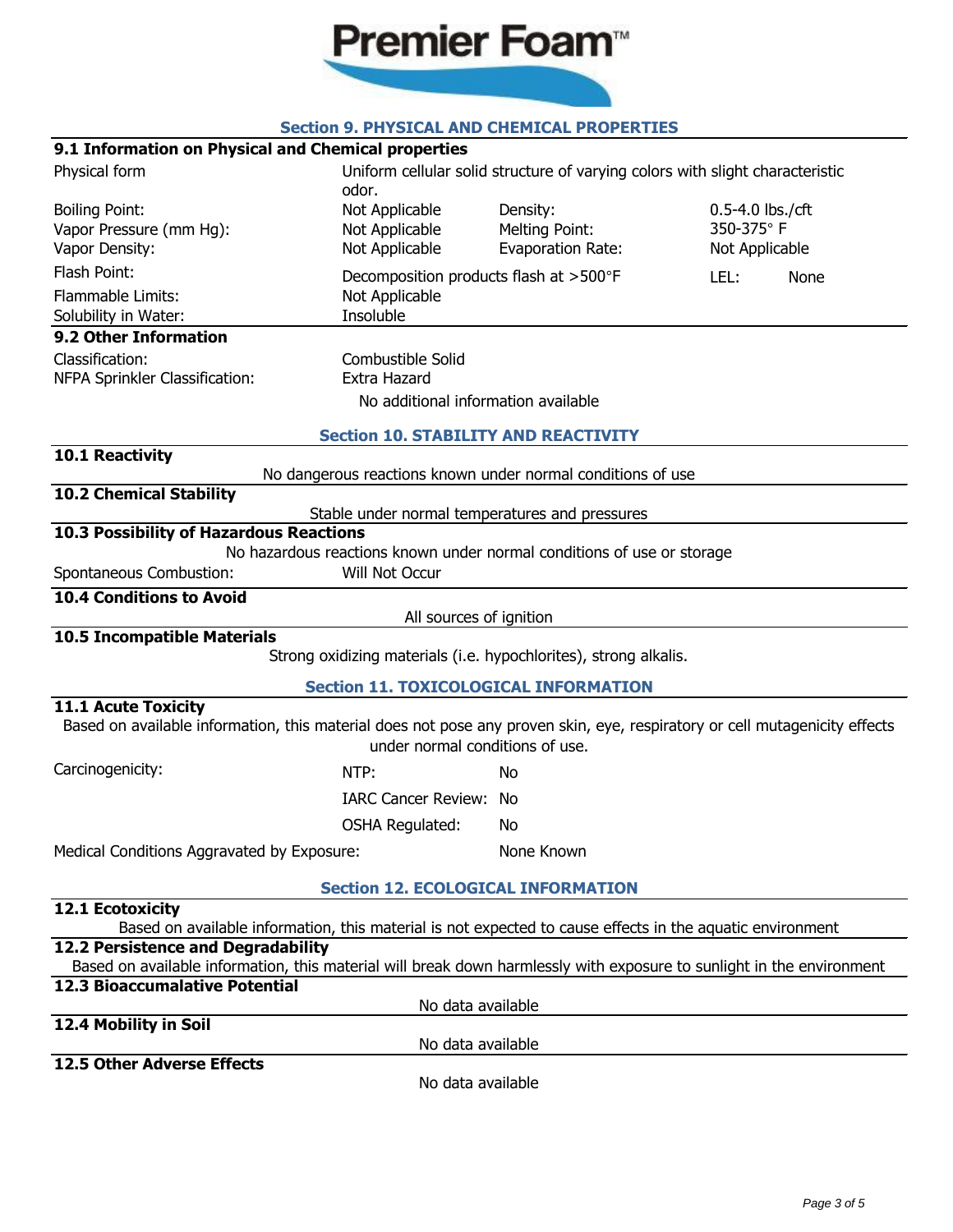

# **Section 13. DISPOSAL CONSIDERATIONS**

# **13.1 Waste Disposal Method**

Product Waste: Federal, state and local authorities should be contacted before attempting any form of disposal. All disposal methods must be in compliance with Federal, State/Provincial and local regulations.

Packaging Waste: Federal, state and local authorities should be contacted before attempting any form of disposal.

All disposal methods must be in compliance with local, Federal, State/Provincial and National/International regulations.

### **Section 14. TRANSPORT INFORMATION**

# **US DOT**

Not regulated as hazardous for shipment.

### **Section 15. REGULATORY INFORMATION**

| <b>15.1 Regulatory Status</b>             |                 |  |  |  |
|-------------------------------------------|-----------------|--|--|--|
| CERCLA Hazardous Substances (40 CFR 302): | None reportable |  |  |  |
| SARA 311/312                              | None reportable |  |  |  |
| <b>SARA 313</b>                           | None reportable |  |  |  |

### **15.2 US State Regulations**

STATE RIGHT-TO-KNOW: to the best of our knowledge, this material contains no chemical known to the Sate of California to cause cancer, birth defects or other productive harm (California Health & Safety Code Section 25249.6)

| <b>15.3 Canadian Regulations</b>      |                                                                                                                                                                                                                                                                                                                                                                                                                                                                                                                                                              |  |  |
|---------------------------------------|--------------------------------------------------------------------------------------------------------------------------------------------------------------------------------------------------------------------------------------------------------------------------------------------------------------------------------------------------------------------------------------------------------------------------------------------------------------------------------------------------------------------------------------------------------------|--|--|
| DSL:                                  | All components of this material are listed on, or exempt from, the DSL.                                                                                                                                                                                                                                                                                                                                                                                                                                                                                      |  |  |
| <b>WHMIS Information:</b>             | Not a "Controlled Product" under WHMIS                                                                                                                                                                                                                                                                                                                                                                                                                                                                                                                       |  |  |
| <b>15.4 International Inventories</b> |                                                                                                                                                                                                                                                                                                                                                                                                                                                                                                                                                              |  |  |
| <b>United States</b>                  | This material is not required to be listed on the TSCA Inventory                                                                                                                                                                                                                                                                                                                                                                                                                                                                                             |  |  |
| <b>REACH</b>                          | Polyurethane foam is considered an "article" under the European REACH Regulations and so is not<br>subject to those regulations. However, based on the latest information available to us from our<br>chemical suppliers (whose products are subject to REACH), they assure us that all the materials they<br>produce for us to make our PU foam do not contain any of the Substances of Very High Concern<br>(SVHC) listed by the European Chemicals Agency under the REACH Regulations. That means that even<br>if our foam had to comply, it would do so. |  |  |
|                                       | <b>Section 16. OTHER INFORMATION</b>                                                                                                                                                                                                                                                                                                                                                                                                                                                                                                                         |  |  |
| 16.1 NFPA Rating                      |                                                                                                                                                                                                                                                                                                                                                                                                                                                                                                                                                              |  |  |
| Health: 0                             |                                                                                                                                                                                                                                                                                                                                                                                                                                                                                                                                                              |  |  |
| Flammability: 0                       |                                                                                                                                                                                                                                                                                                                                                                                                                                                                                                                                                              |  |  |
| Reactivity: 0                         |                                                                                                                                                                                                                                                                                                                                                                                                                                                                                                                                                              |  |  |
| <b>16.2 Preparation by</b>            |                                                                                                                                                                                                                                                                                                                                                                                                                                                                                                                                                              |  |  |

**16.3 Preparation Date** John Langford

6/5/2015